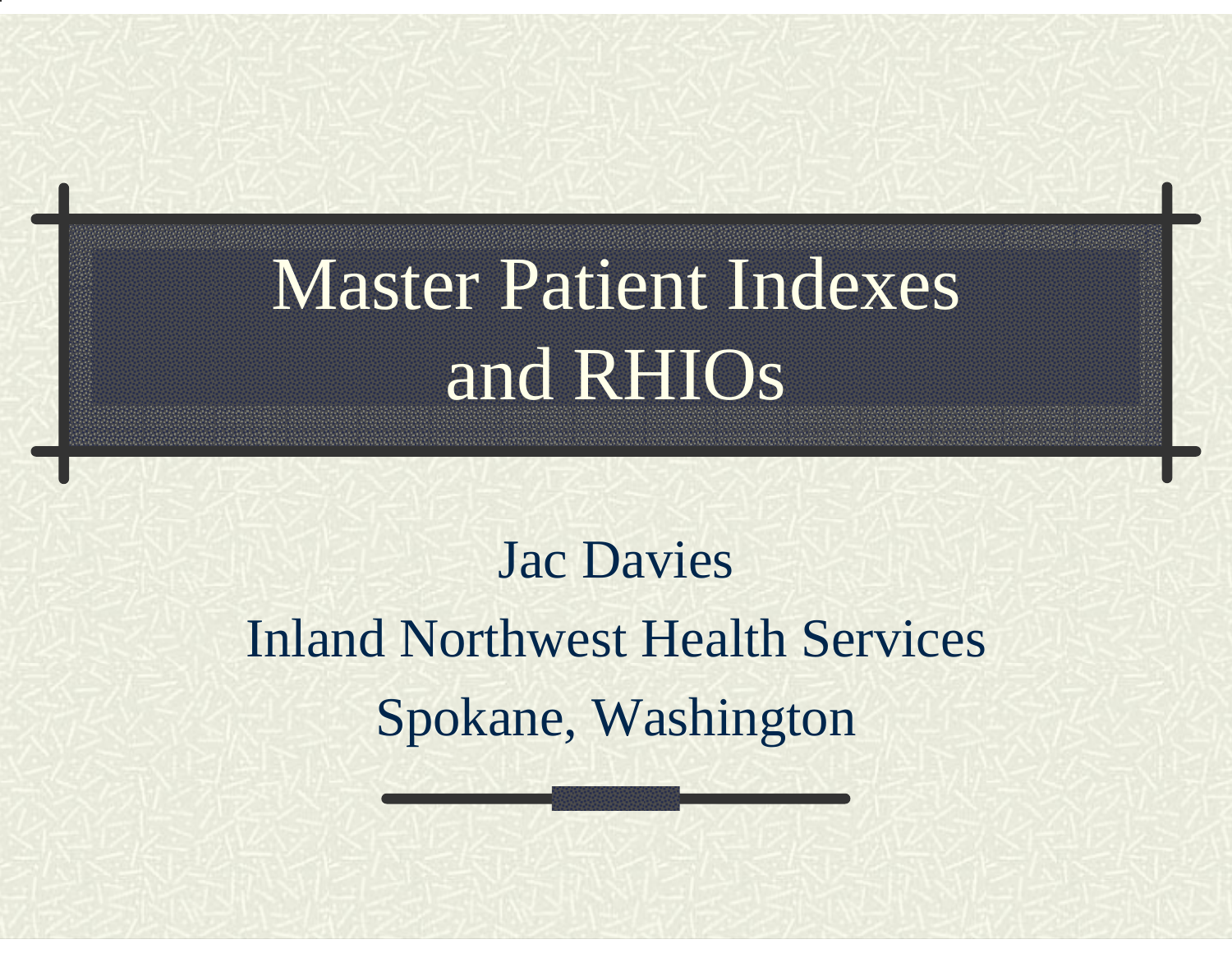## Overview

**# Description of INHS and NwRHIO** Use of an MPI in INHS $\blacksquare$  Use of an eMPI in a RHIO  $\blacksquare$  Summary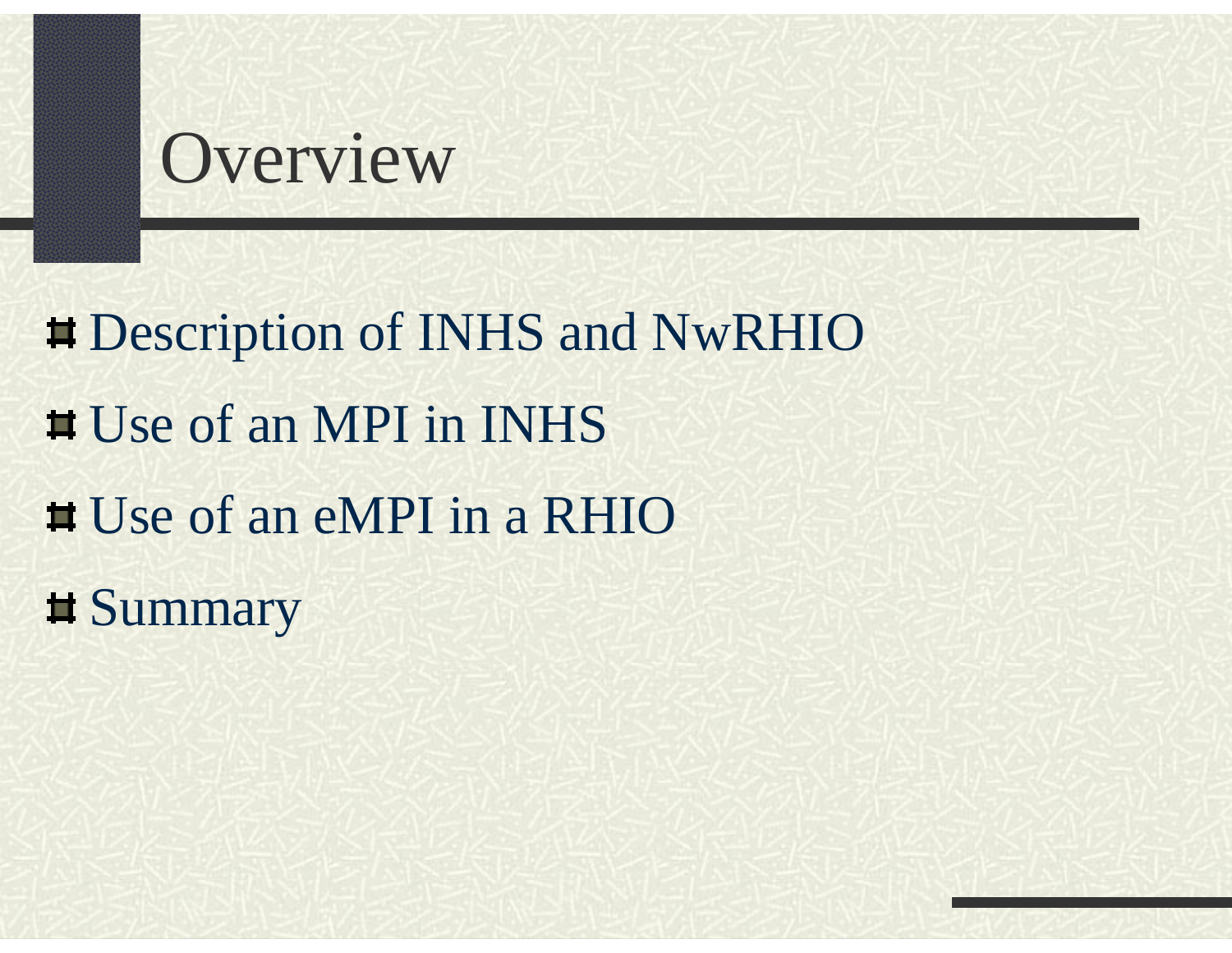#### Inland Northwest Health Services

- $\blacksquare$  INHS is a not-for-profit 501(c)3 corporation, owned by the hospitals in Spokane and serving residents of WA, ID, MT, OR and Canada. Our role is to:
	- **Improve clinical outcomes through information access for** physicians, hospitals, clinics and other health providers
	- Act as the custodian for a regional clinical data repository
	- Maintain strict data structures and standardization to insure ability to share and compare data
	- **Leverage collaborative assets to control costs**
	- **Utilize advanced systems to increase patient safety**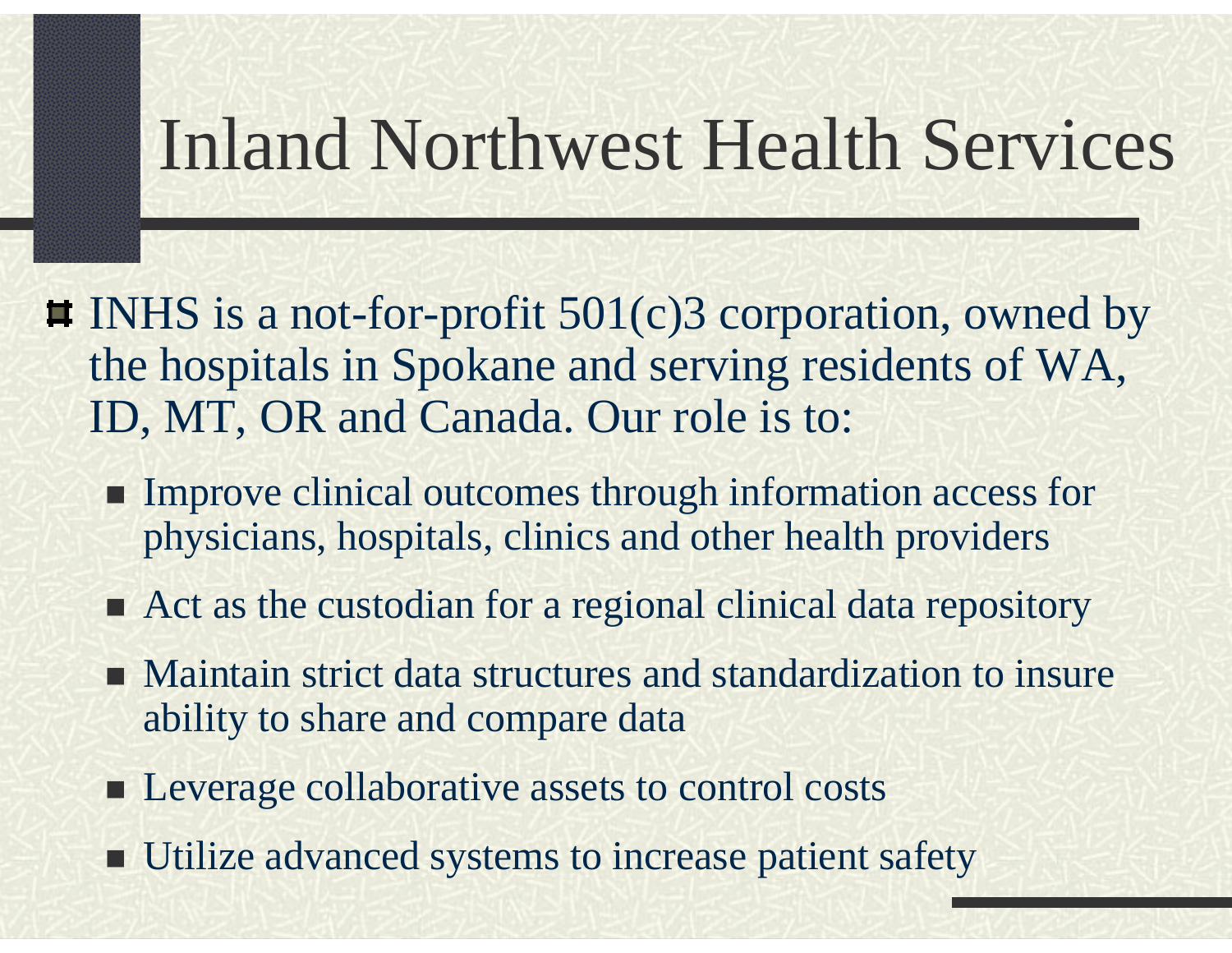## Scope of System

- 34 primarily independent hospitals, with over 2500 beds, participating in an integrated information system
- $\blacksquare$  More than 20 clinics receiving hospital, laboratory and imaging data via standard electronic messages
- $\blacksquare$  More than 400 physician practices able to view hospital, laboratory and imaging data via a virtual private network.
- $\blacksquare$  More than 225 physicians accessing data wirelessly in hospitals via personal digital assistants
- 65 hospitals, clinics and public health agencies connected to the region's telemedicine network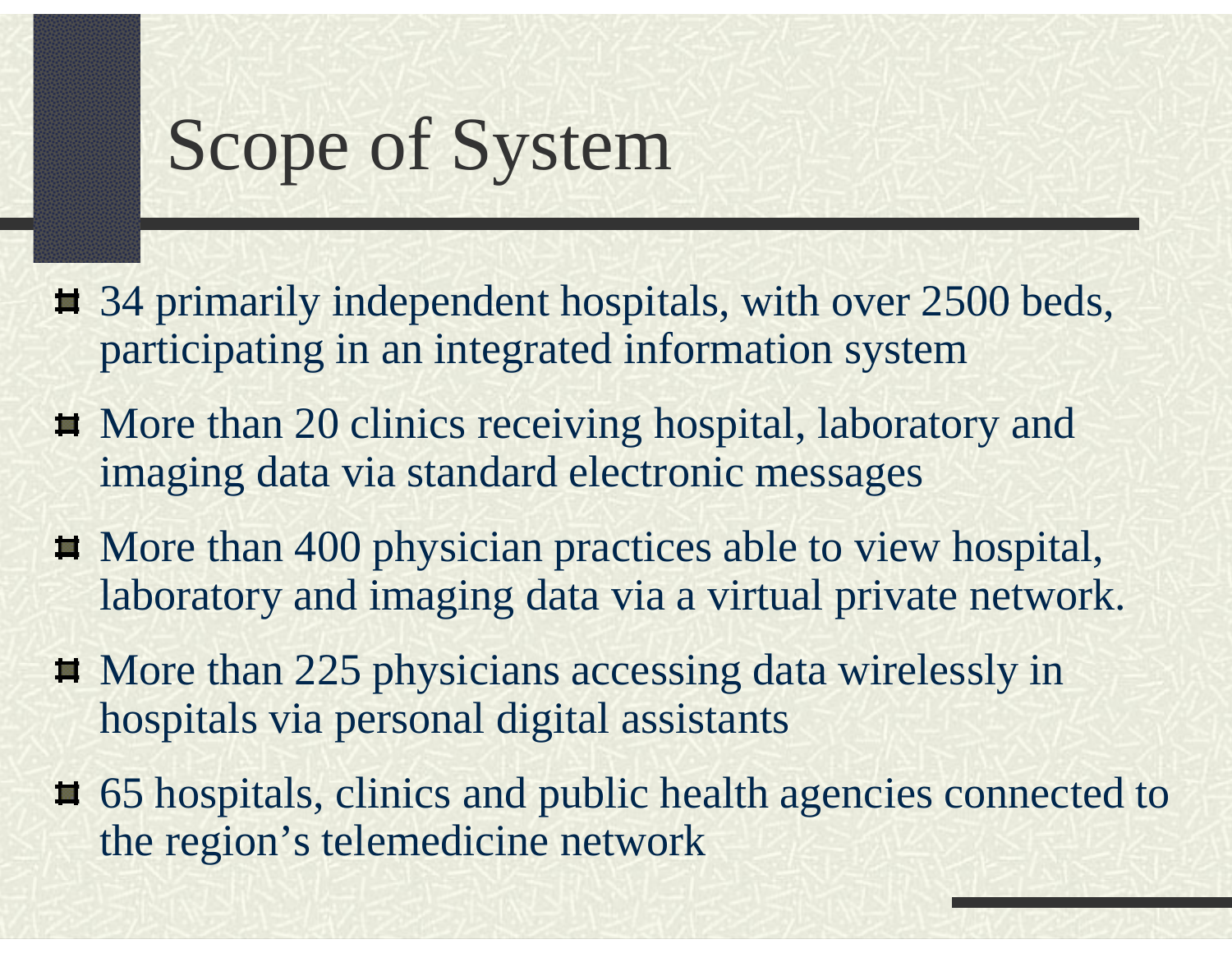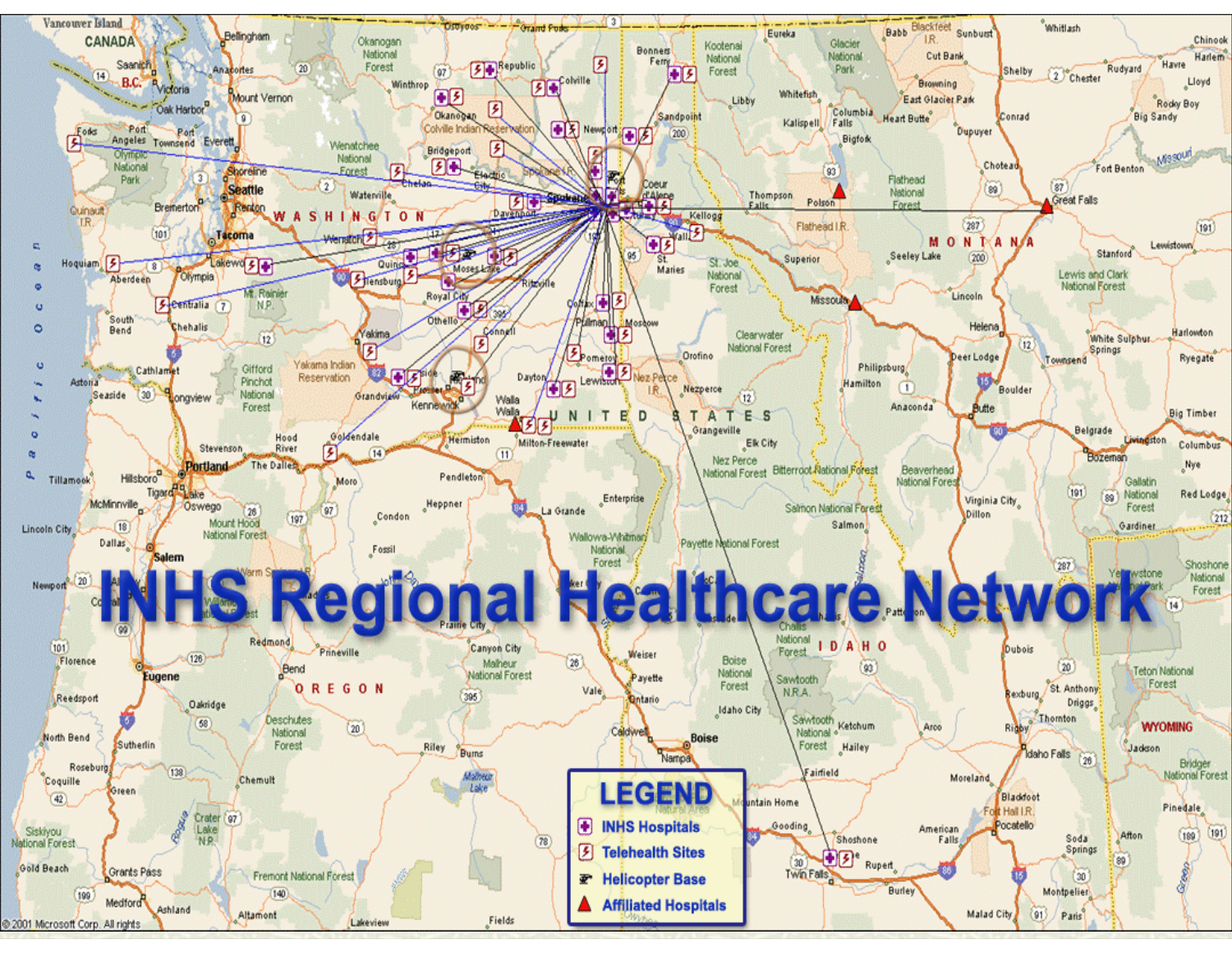#### Governance

In 1997 a group of physicians and other health care providers in Spokane met to discuss collaborative health IT projects. That group became the Inland Northwest Community Health Information Project (INCHIP), which was the predecessor to the Northwest Regional Health Information Organization (NwRHIO).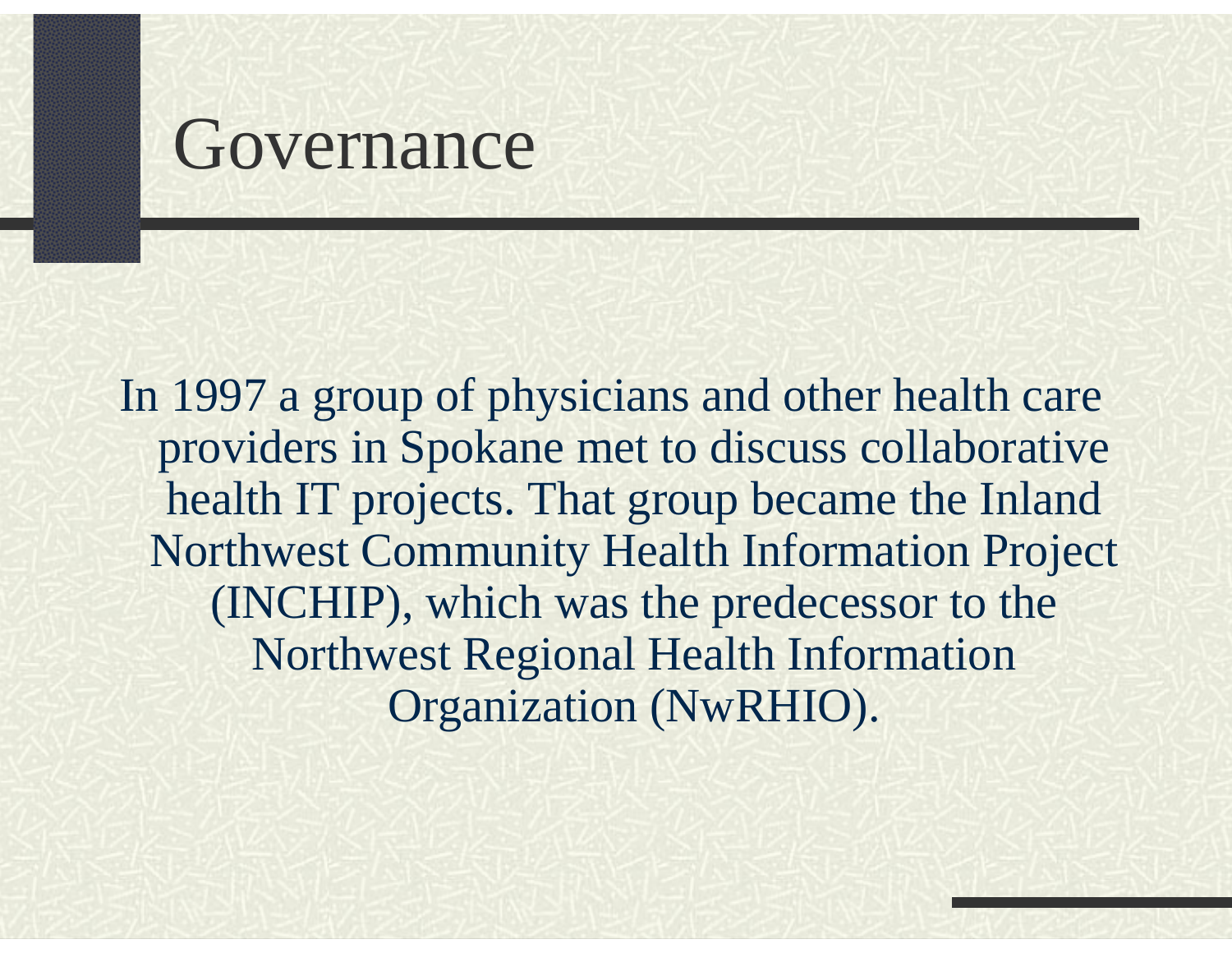#### NwRHIO Governance

- $\blacksquare$  The INCHIP has been filling the governance role:
	- Advisory and decision-making body on community-wide health information standards and processes
	- Voluntary coalition, with members meeting regularly to discuss and make recommendations and decisions
	- Governed by Board of Directors with physician, non-physician, and community representatives
	- Obtain agreement on key issues, i.e. data exchange processes and standards
- A new Board specifically for the NwRHIO may be established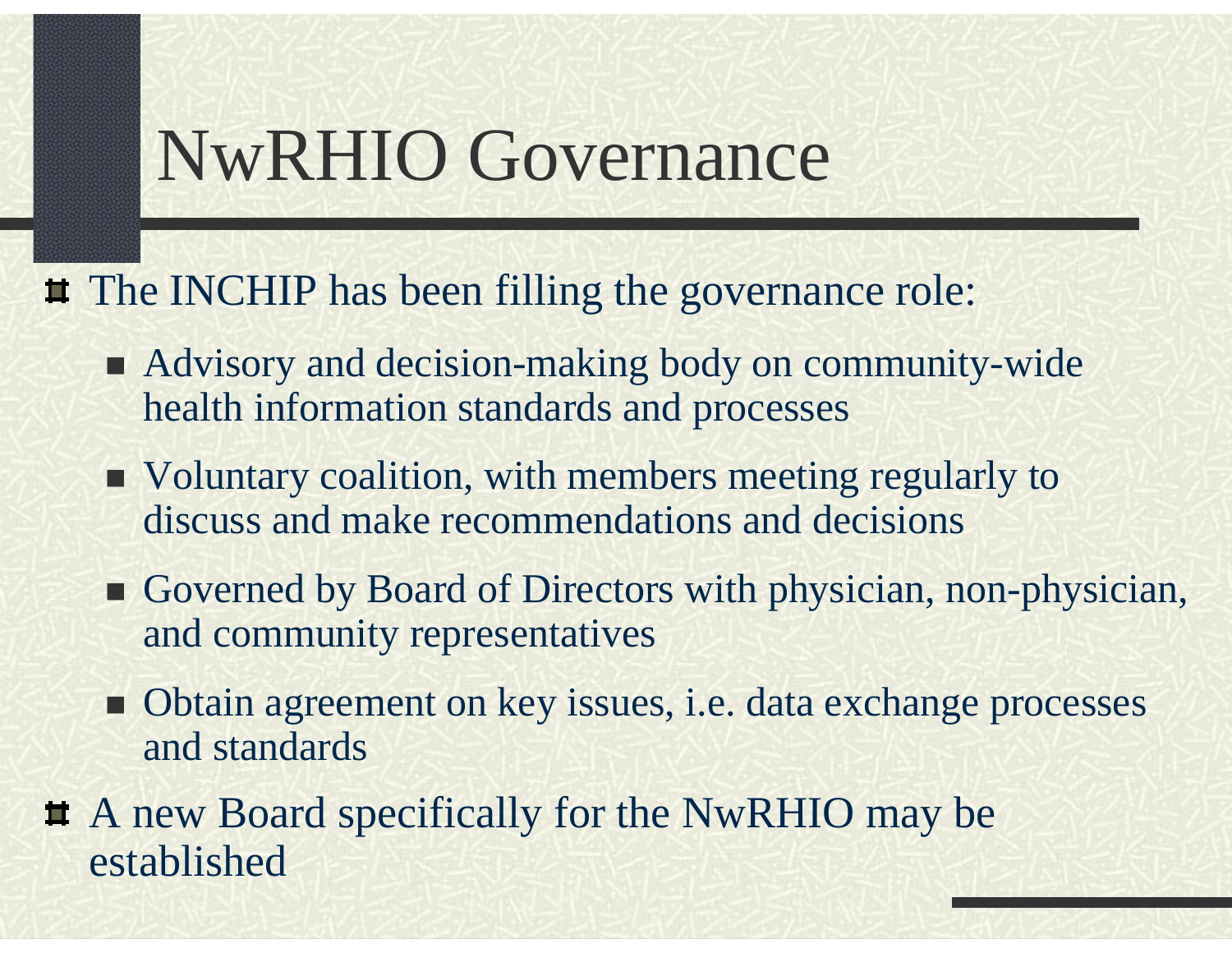## NwRHIO Members

- $\blacksquare$  Inland Northwest Health Services
- $\blacktriangleright$  **Pathology Associates Medical Laboratory**
- $\blacksquare$  Inland Imaging
- $\blacksquare$  Community Health Association of Spokane
- Rockwood Clinic
- **Example 1** Group Health Cooperative
- Spokane Regional Health District
- Panhandle Health District
- $\blacksquare$  Multiple Physician Offices and Clinics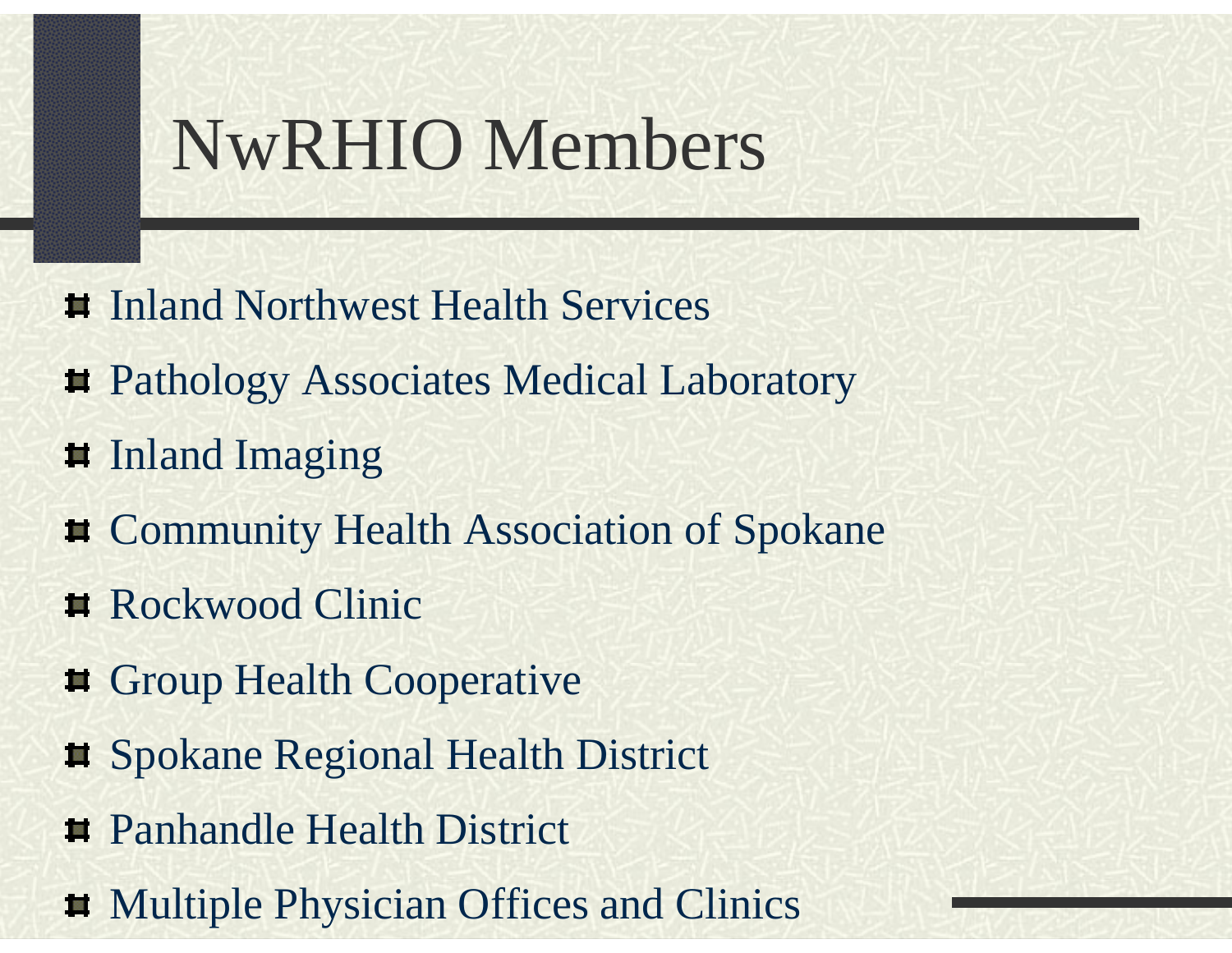- Meditech hospital information system used in all participating facilities
- Approved hospital personnel are allowed to add new patients to the system
- Seven step query process, using increasingly granular information to determine whether new patient matches existing patient (combinations of first name, last name, age, sex, birth date, and SSN)
- **If ho match, new patient is entered and an MPI is assigned**
- If match, patient information and existing MPI is returned to hospital personnel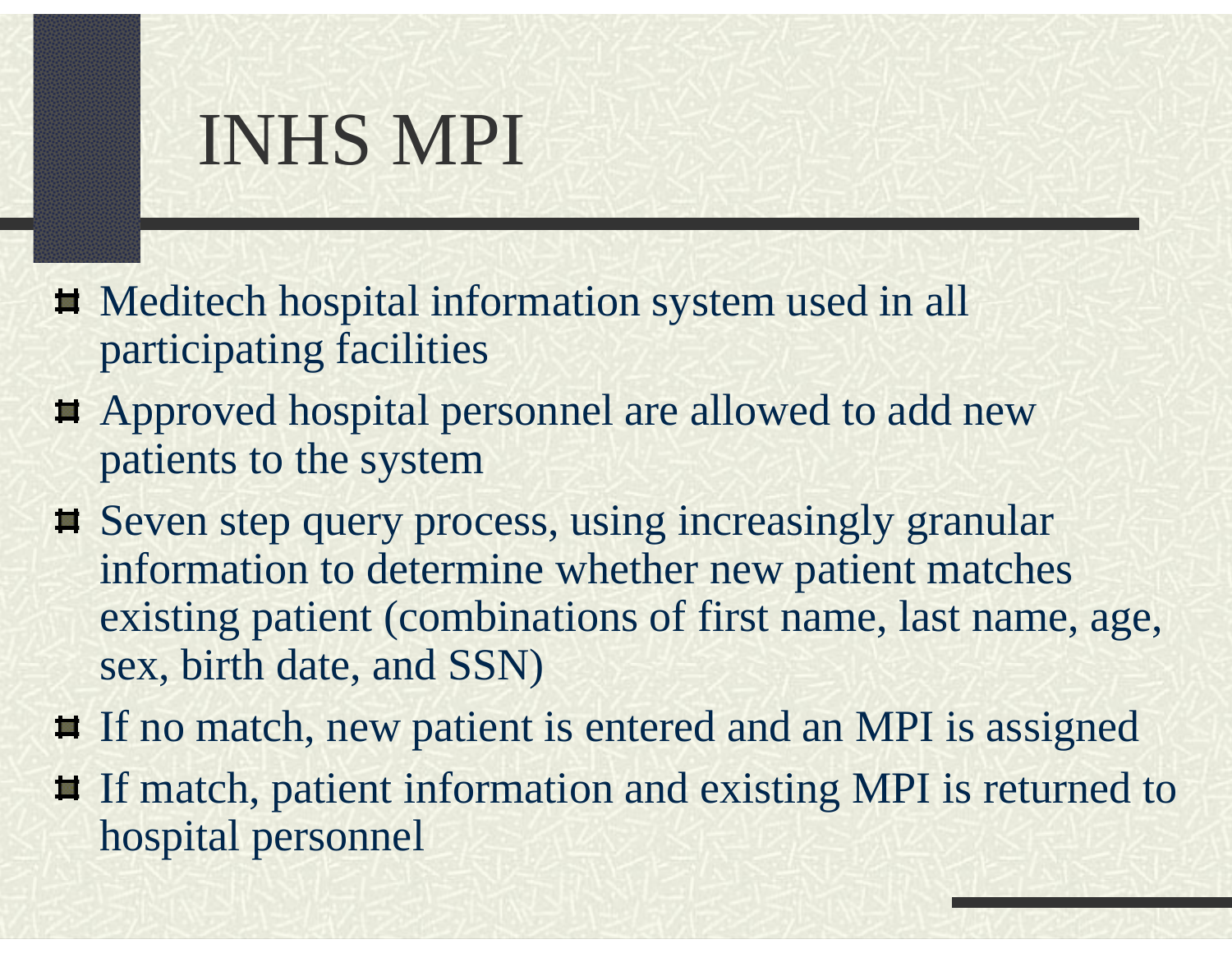- $\blacktriangleright$  **A common Meditech-assigned MPI is used for** all facilities on the network – each facility has it's own medical record number for a patient, but these are all linked to a system-wide MPI
- **# That MPI links each patient's records** throughout the system, allowing clinicians at one facility to access clinical information from any other facility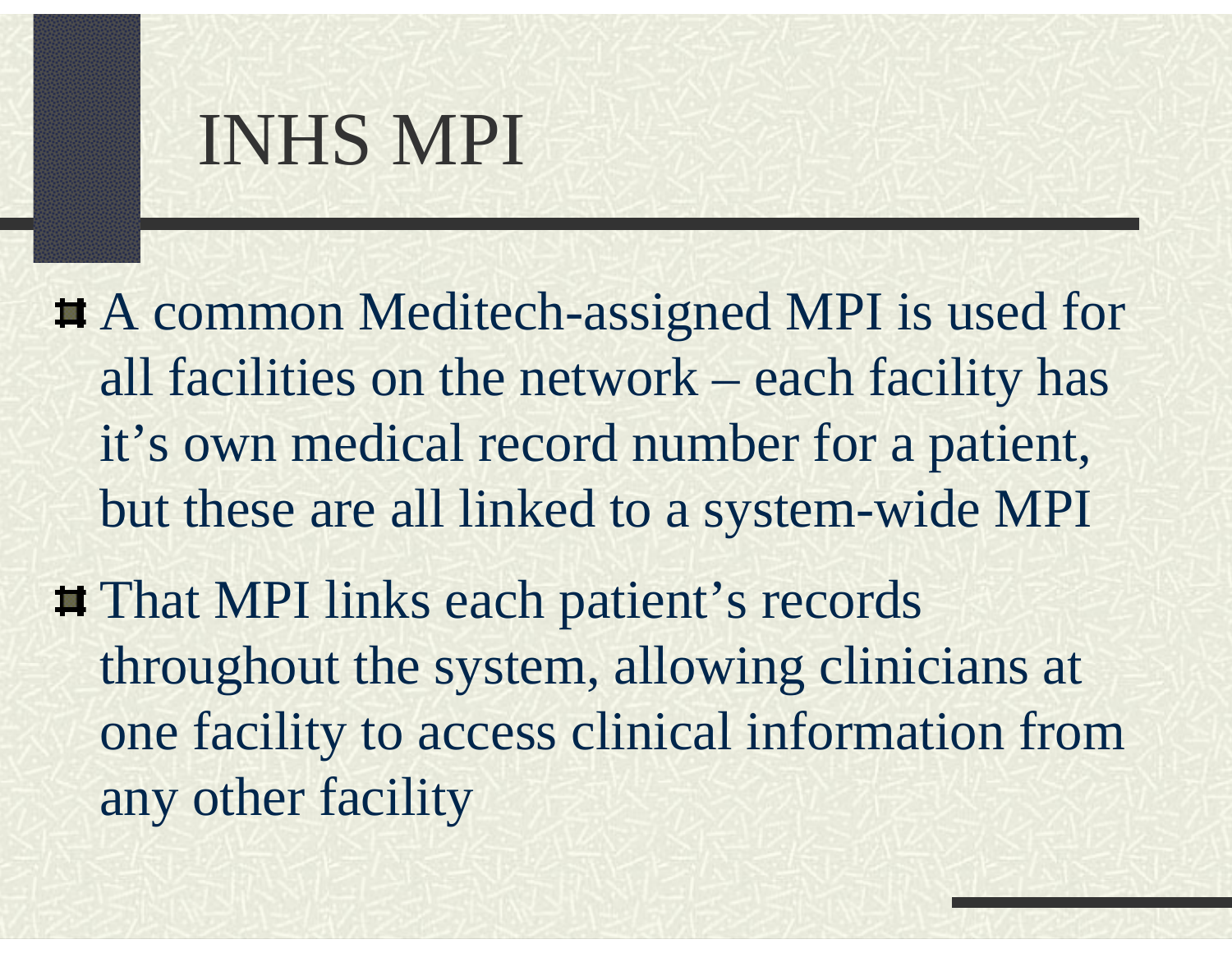- $\blacksquare$  When new facilities are added to the network, INHS staff run a pre-match to determine whether any patients in the new facility match any of those in the regional hospital database
- $\blacksquare$  Matches must be exact in order for the new facility's medical record number to be linked to an existing Meditech MPI
- $\blacksquare$  If there is not an exact match, the new facility's staff must go through the formal "add" process in Meditech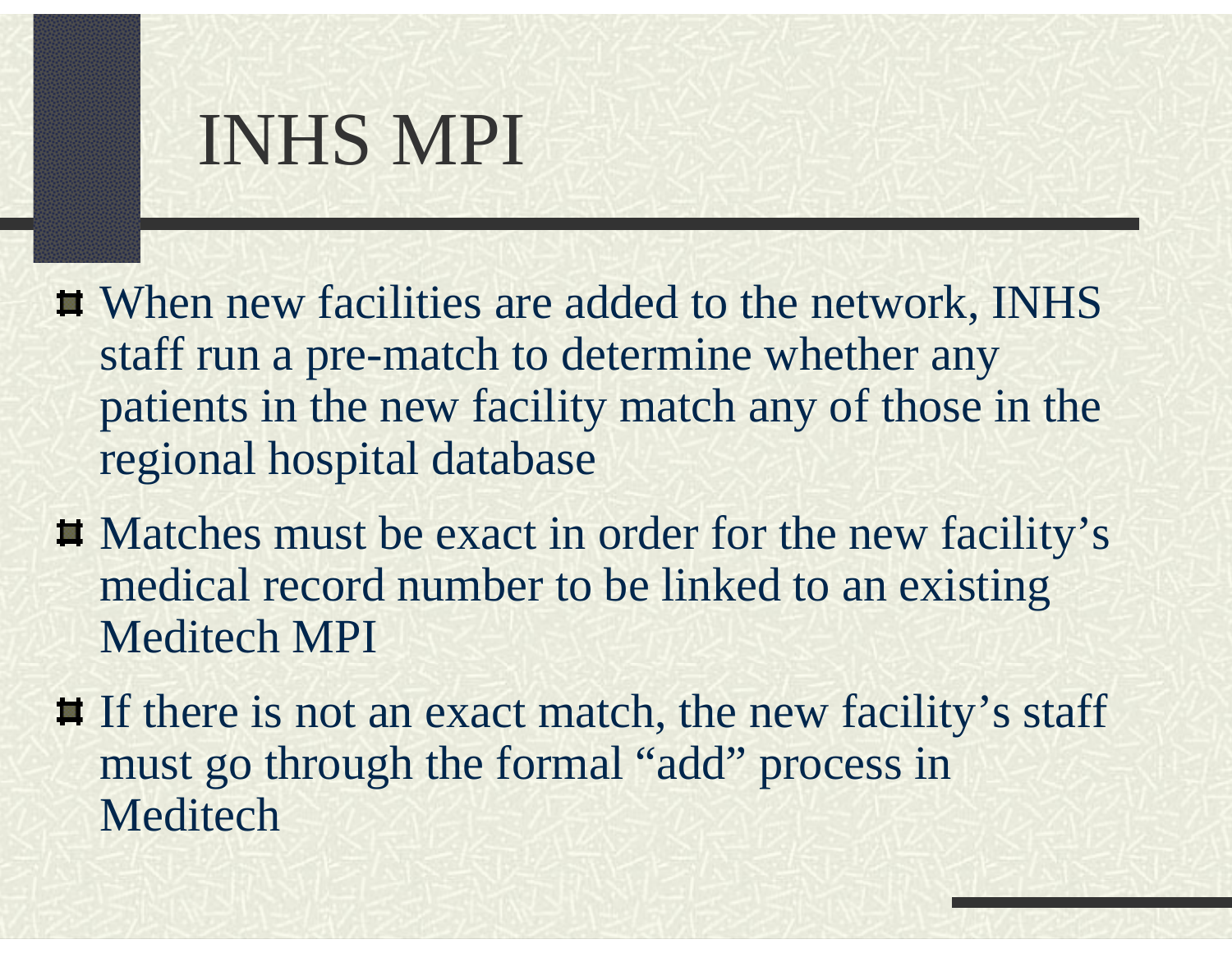- **INHS** has successfully mapped its data to external organizations using a process similar to that described for new hospitals on the INHS network
- $\blacksquare$  We have also established a real-time query process for one external organization, using the eMPI Query set of HL-7 transactions
- $\blacksquare$  The query process allows the external organization to determine if their patient exists in Meditech, giving the operator enough information to decide whether it's a true match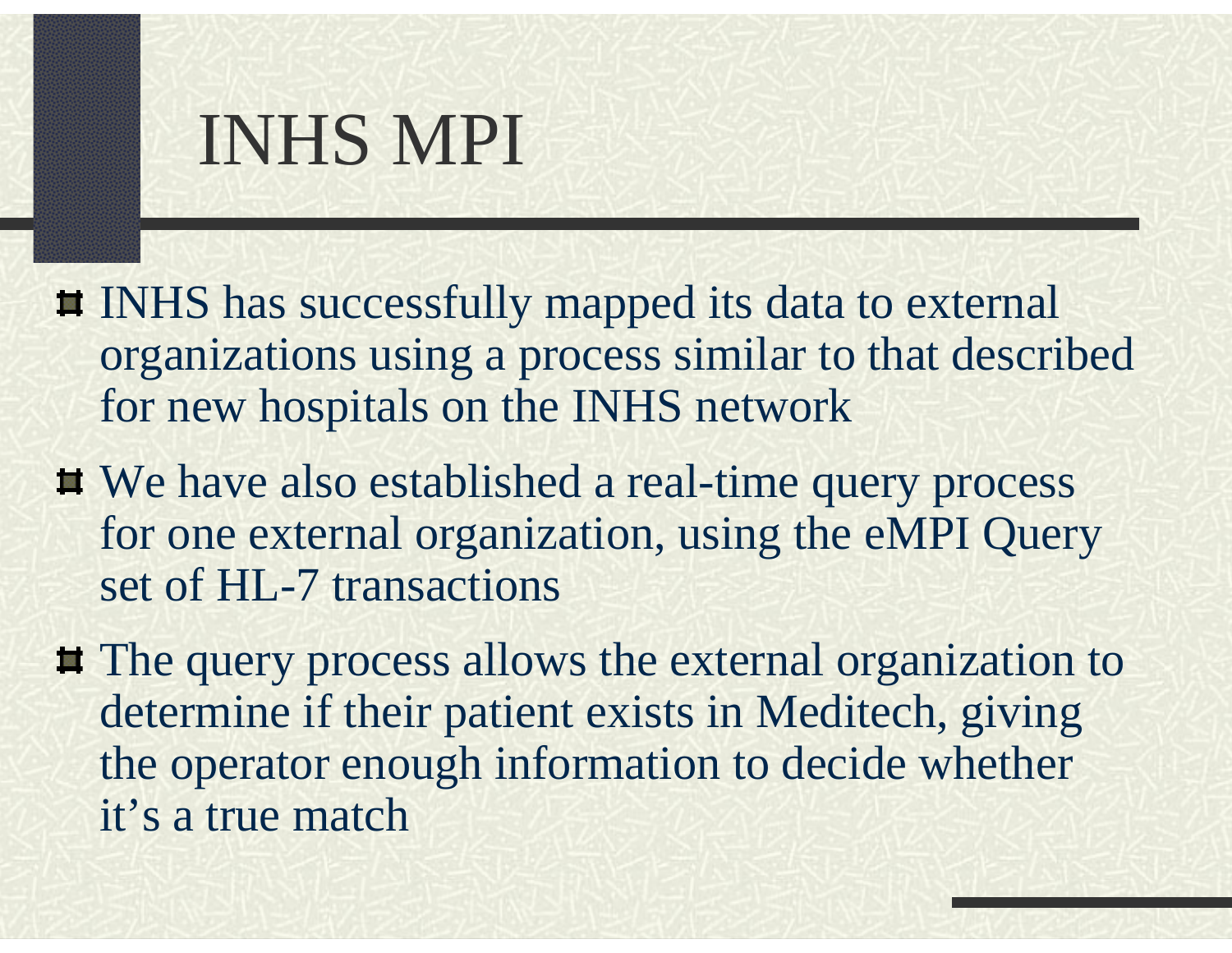## Matching Issues

- $\blacksquare$  Matching between Meditech and other systems requires certain information (date of birth, sex, SSN). Some organizations, especially laboratories, may not have this available.
- $\blacksquare$  Duplicate records are often a problem in individual organizations. If they attempt to match with and add records to other databases, duplicates will proliferate throughout the system.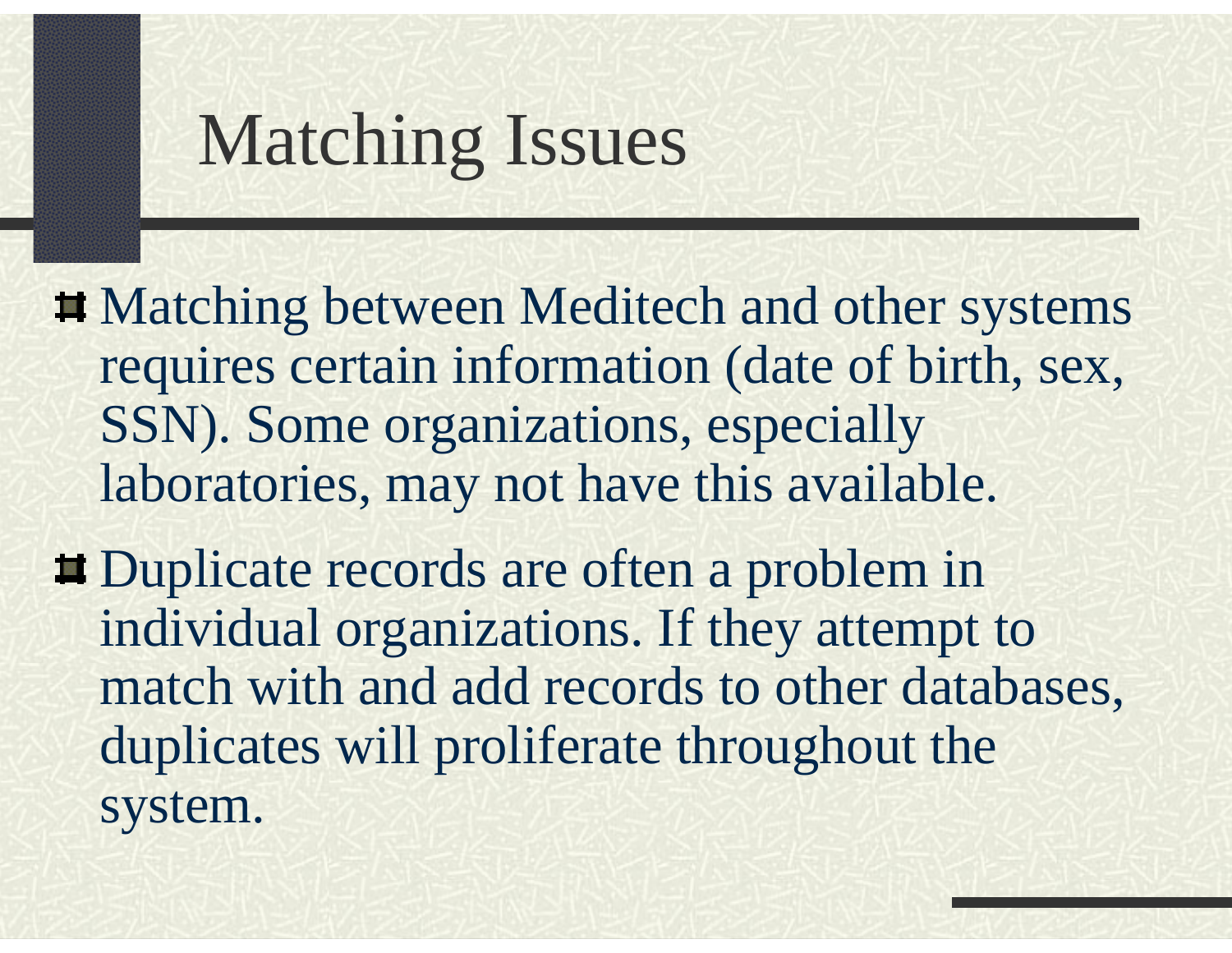## Using eMPIs in RHIOs

- **The ability to accurately and quickly identify** patients is critical to the success of a RHIO
- **Electronic record exchange cannot happen** without first identifying the patient
- $\bullet$  **Because of the sharing of records, each** organization's record-keeping decisions and processes can impact all the other organizations in the system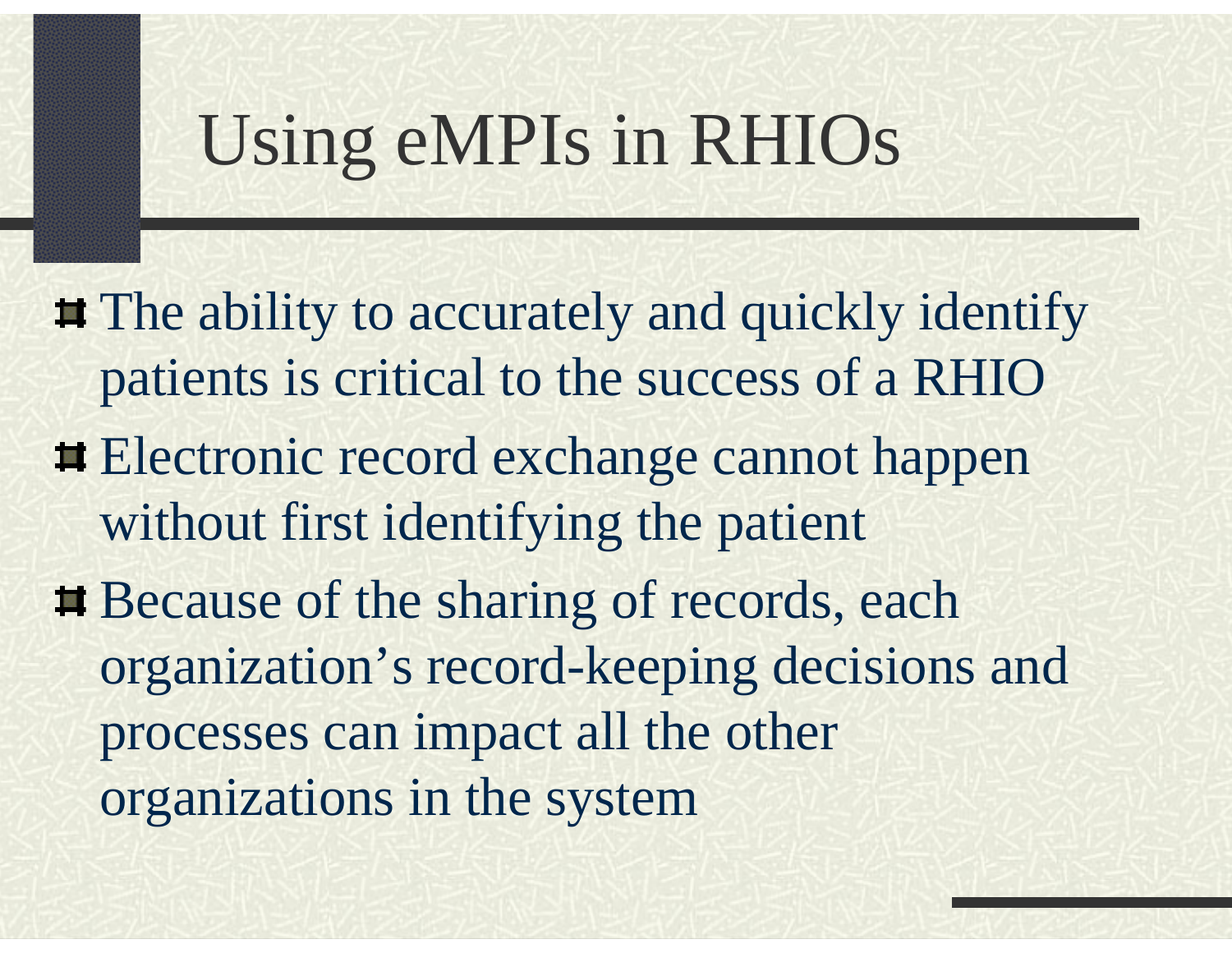## Using eMPIs in RHIOs

- **Each organization has some kind of medical** record number for tracking a patient in their facility(ies)
- $\blacktriangleright$  **At the community/regional level there are two** options:
	- Have all organizations agree to use a single identifier as their medical record number
	- Map each organization's medical record number to a single community identifier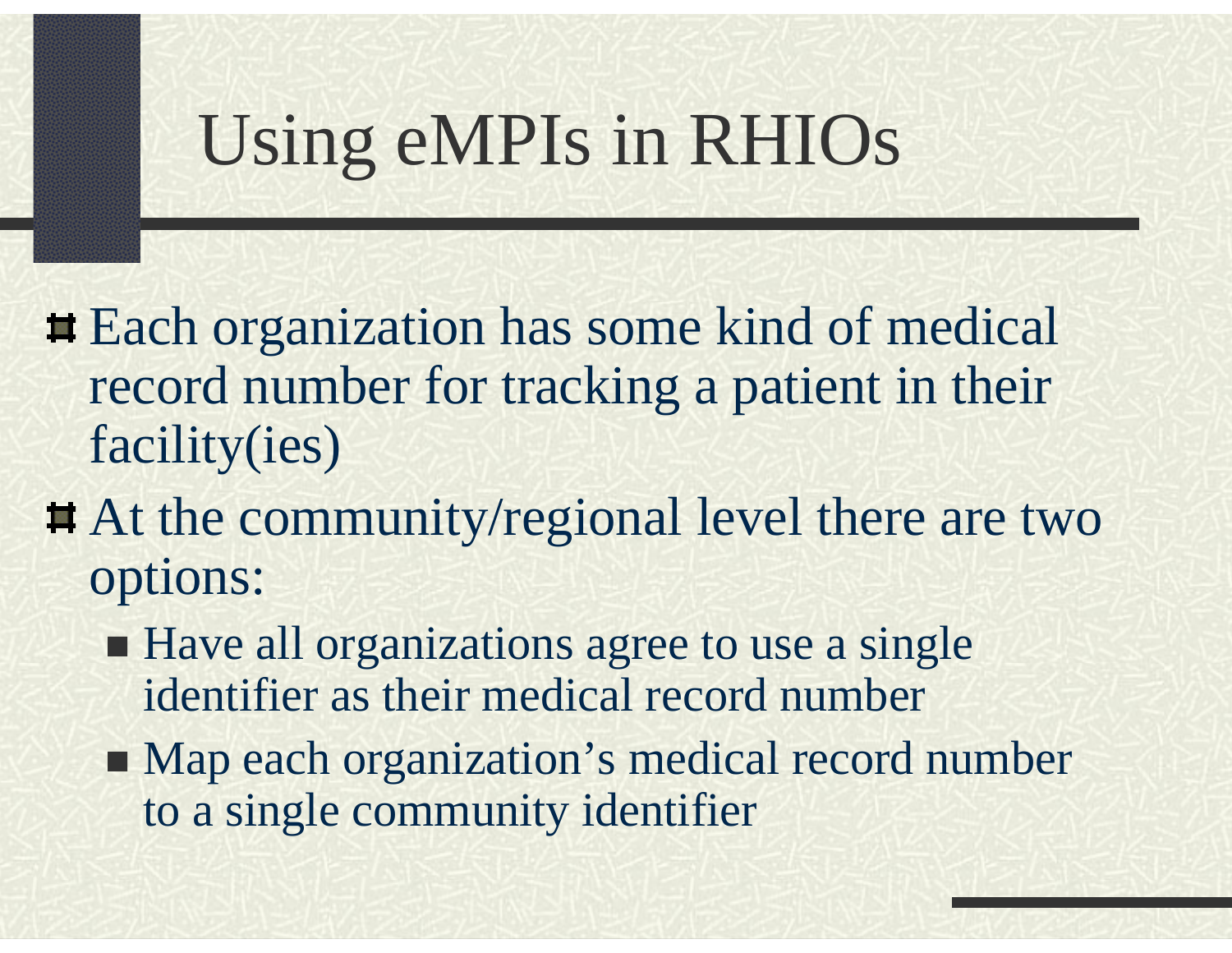## Using eMPIs in RHIOs

 $\blacksquare$  Most likely approach – joint purchase of a commercial product that would assign a community MPI and link that to institutional medical record numbers

#### $\blacksquare$  Cost and scalability

- How do you determine fair pricing for a product that serves multiple organizations across a region?
- How do you assure that the product and process are adequately scalable, when the final scale is completely unknown?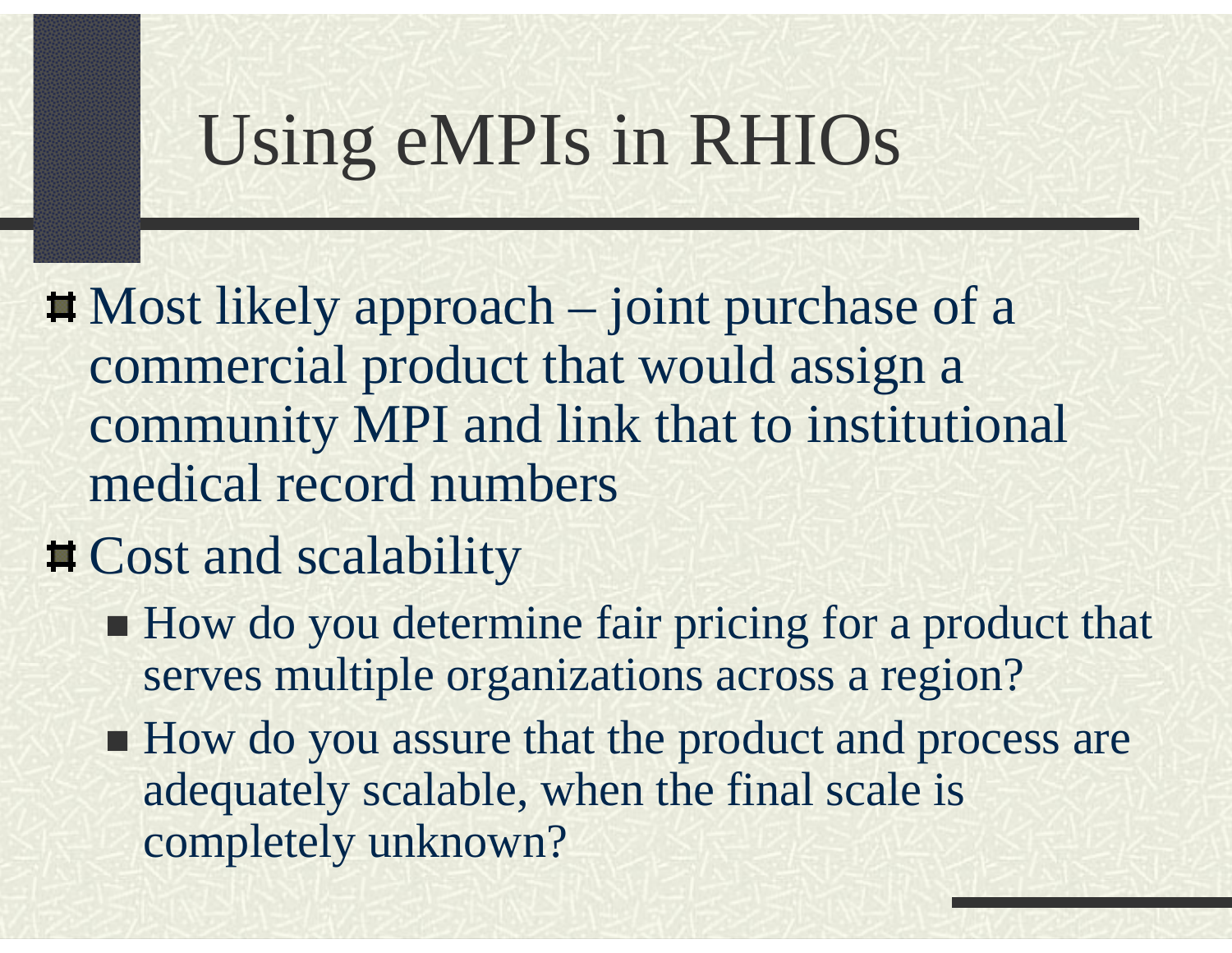## Summary

- $\blacksquare$  Would a unique patient identifier simplify electronic information exchange? – Yes
- **If** Is a unique patient identifier necessary to establish and maintain community-wide electronic information exchange? -- No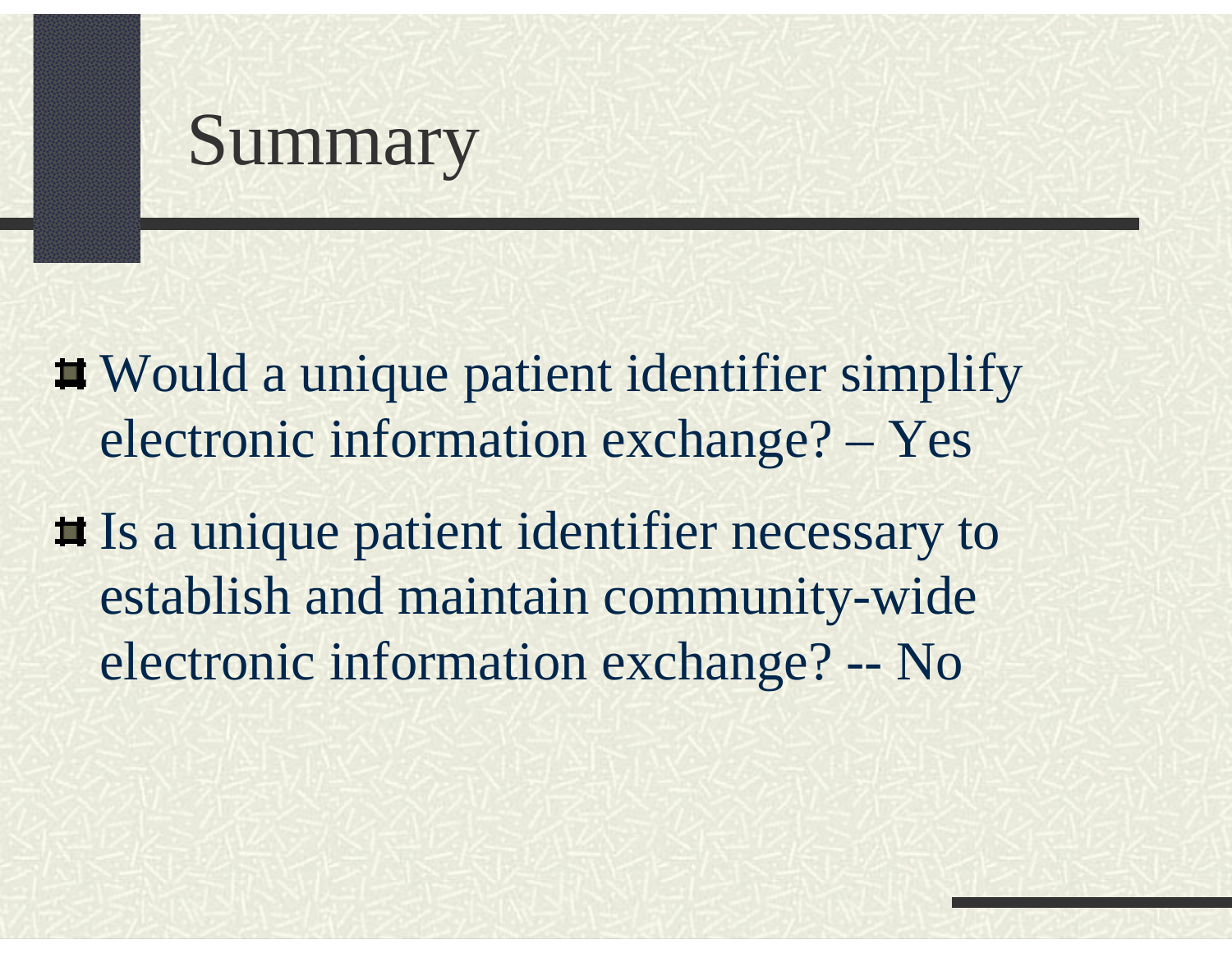## Summary

**Necessary elements for use of MPIs in** RHIOs:

- **Agreement on identification processes**
- **Example 2 Agreement on matching processes**
- **Example 2 Agreement on management of duplicates**
- **Tools for querying existing records and assigning** a common MPI
- **Trust**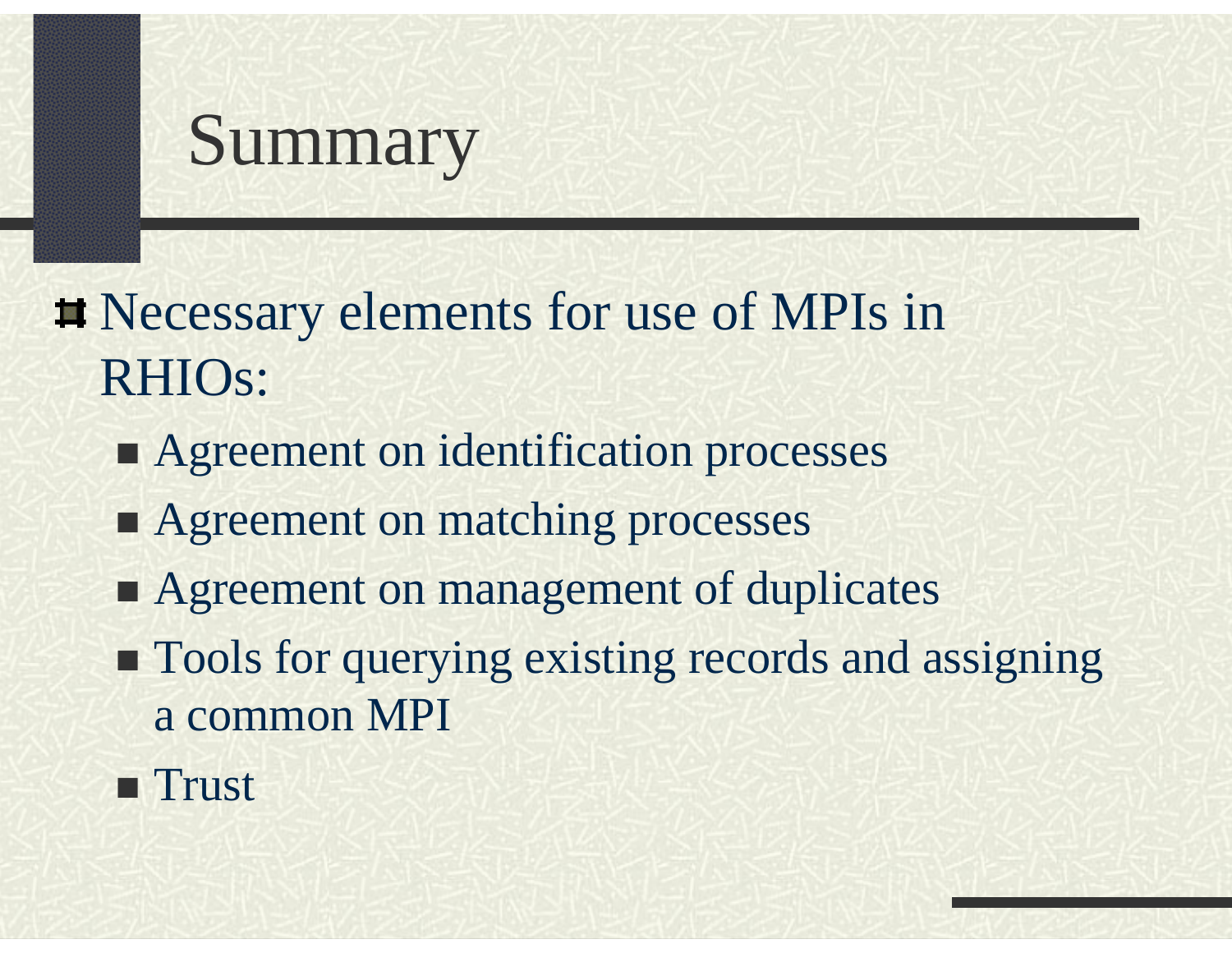# Personal Story

- $\blacksquare$  Merger of my credit history with someone else's by Equifax Credit Reporting agency
- $\blacksquare$  Shared Data Elements:
	- **Last Name**
	- **Similar Sounding First Name**
	- Address (at one time)
- $\blacksquare$  Unique Data Elements:
	- Gender
	- **Birthdate**
	- **SSN**
	- **Mortality status**